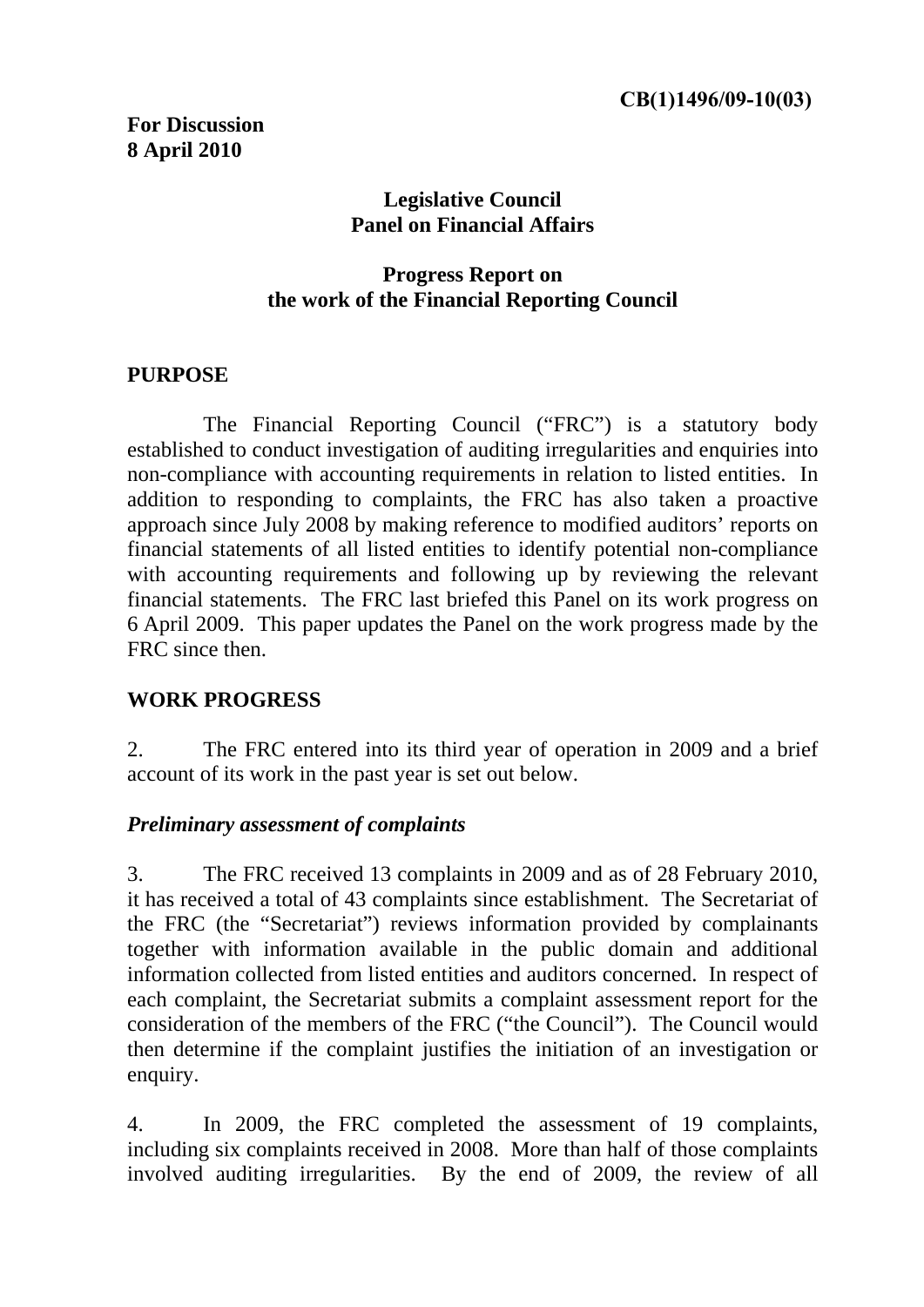complaints received was completed and amongst them, FRC initiated investigations into four cases and enquiry into one. In the first two months of 2010, one new complaint was received and is still in progress.

### *Review of financial statements with modified auditors' reports*

5. In July 2008, the FRC started to adopt a proactive approach by making reference to modified auditors' reports on financial statements of all listed entities to identify potential non-compliance with accounting requirements and following up by reviewing the relevant financial statements. From 1 January 2009 to 28 February 2010, the FRC screened 134 modified auditors' reports and identified four cases of non-compliance with accounting requirements from the financial statements concerned, which were all related to impairment of assets.

6. Among those four cases, the FRC initiated two enquiries; one case was completed in 2009 and the other in March 2010.

7. The FRC considered that formal enquiries were unnecessary for the other two cases, since either the non-compliance is unlikely to cause a material mis-statement in the financial statements concerned or the auditor has sufficiently reported on the case. The FRC has advised the listed entities of the review findings and suggested measures for improvement where appropriate.

8. In addition to adopting a proactive approach in reviewing financial statements with modified auditors' reports, the FRC continues to monitor news and discussions relating to listed entities in the public domain to see if there are any possible auditing irregularities or non-compliance with accounting requirements which warrant FRC's follow-up.

# *Investigation*

9. As a result of potential or suspected auditing irregularities identified in the review of complaints received, the Council initiated four investigations of auditing irregularities in the latter part of 2009 and directed the Audit Investigation Board  $("AIB")^1$  $("AIB")^1$  to conduct the investigations in accordance with the FRC Ordinance (Cap. 588). All four investigations were still in progress as of 28 February 2010.

<span id="page-1-0"></span><sup>-</sup>1 The AIB was established under section 22 of the FRC Ordinance to conduct investigation as directed by the Council. The AIB is chaired by the Chief Executive Officer of the FRC with four professional Secretariat staff appointed by the Council as members.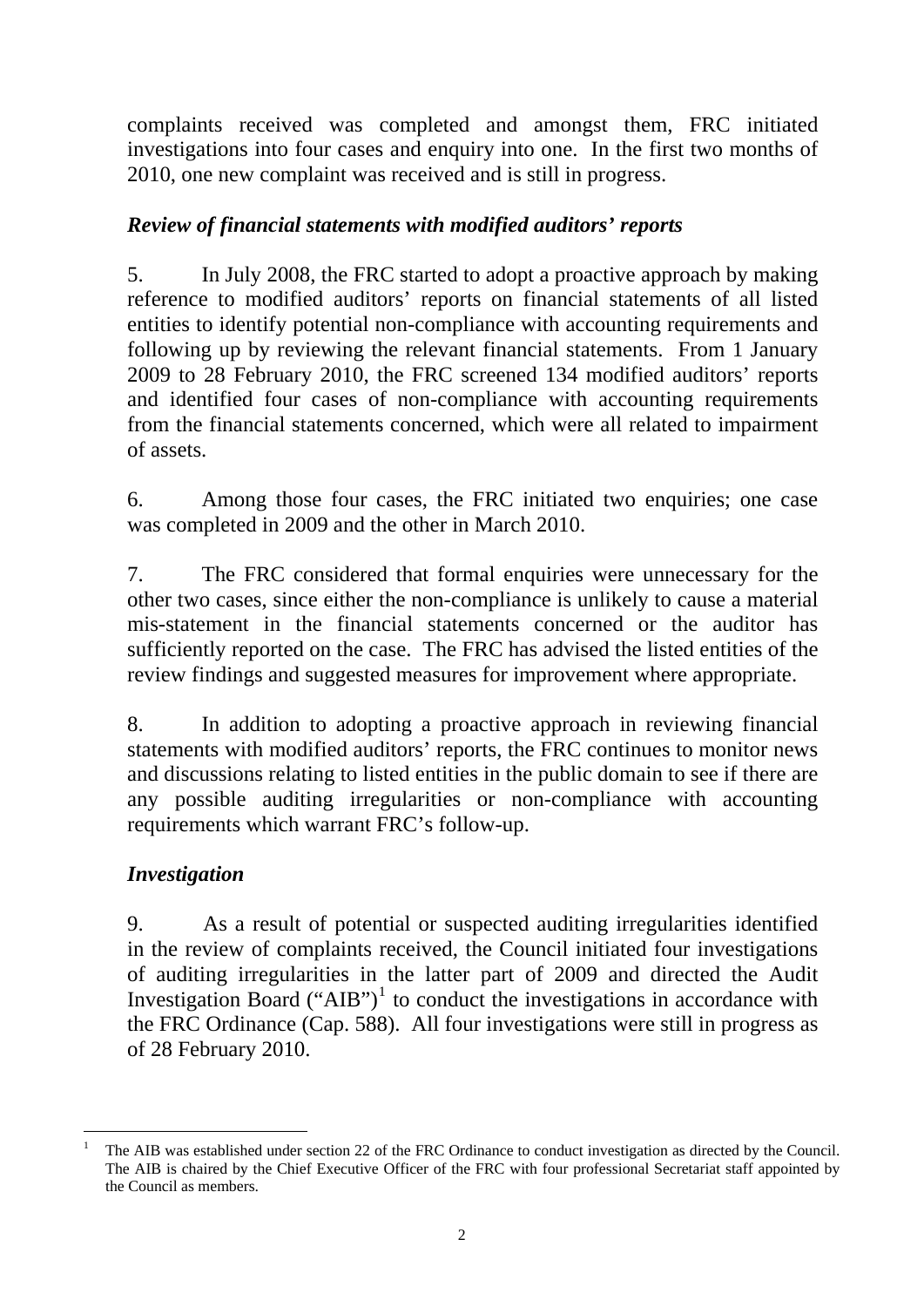10. In June 2009, the FRC published the report of its first investigation, which was initiated in October 2007 and completed in November 2008. The case was referred to the Hong Kong Institute of Certified Public Accountants ("HKICPA") which, in turn, issued a disapproval letter to both the auditor and the engagement director concerned with regard to the need to exercise due care and to act with proper regard to their legal and professional obligations.

# *Enquiry*

11. As mentioned above, the FRC handled a total of three enquiries in 2009, including one initiated as a result of the review of complaints (paragraph 4 refers) and two as a result of the review of financial statements with modified auditors' reports (paragraph 6 refers). In respect of each enquiry, the Council appointed a separate Financial Reporting Review Committee ("FRRC")<sup>[2](#page-2-0)</sup> under the FRC Ordinance to look into the possible non-compliance.

12. The enquiry initiated as a result of the review of complaints received by the FRC was in relation to whether the accounting treatment of convertible bonds with anti-dilutive provisions is appropriate. The FRRC of this enquiry concluded that there were variations in accounting treatment in the market and the accounting treatment adopted by the listed entity was not inappropriate. Therefore there was no non-compliance in the relevant financial statements and a report on the enquiry was published in September 2009.

13. For the other two enquiries initiated as a result of the review of financial statements with modified auditors' reports, both have been completed and were published in September 2009 and March 2010 respectively.

# **THE SECRETARIAT**

14. The Secretariat is responsible for managing and administering the dayto-day operations of the FRC. The inaugural Chief Executive Officer ("CEO"), Mr. M.T. Shum, retired from his position on 31 January 2010 upon completion of his term, and Dr. P.M. Kam will commence his appointment as the new CEO on 1 April 2010. Dr. Kam was selected by a search committee through an open worldwide recruitment exercise.

15. All the 11 full-time positions in the Secretariat have been filled. The FRC will continue to assess its workload and decide if the team needs to be

<span id="page-2-0"></span><sup>-</sup>2 FRRCs are appointed by the Council from the Financial Reporting Review Panel ("FRRP") established under section 39 of the FRC Ordinance to conduct formal enquiries into cases of possible non-compliance with accounting requirement. At present, there are 5 Panel Convenors and 29 members in the FRRP.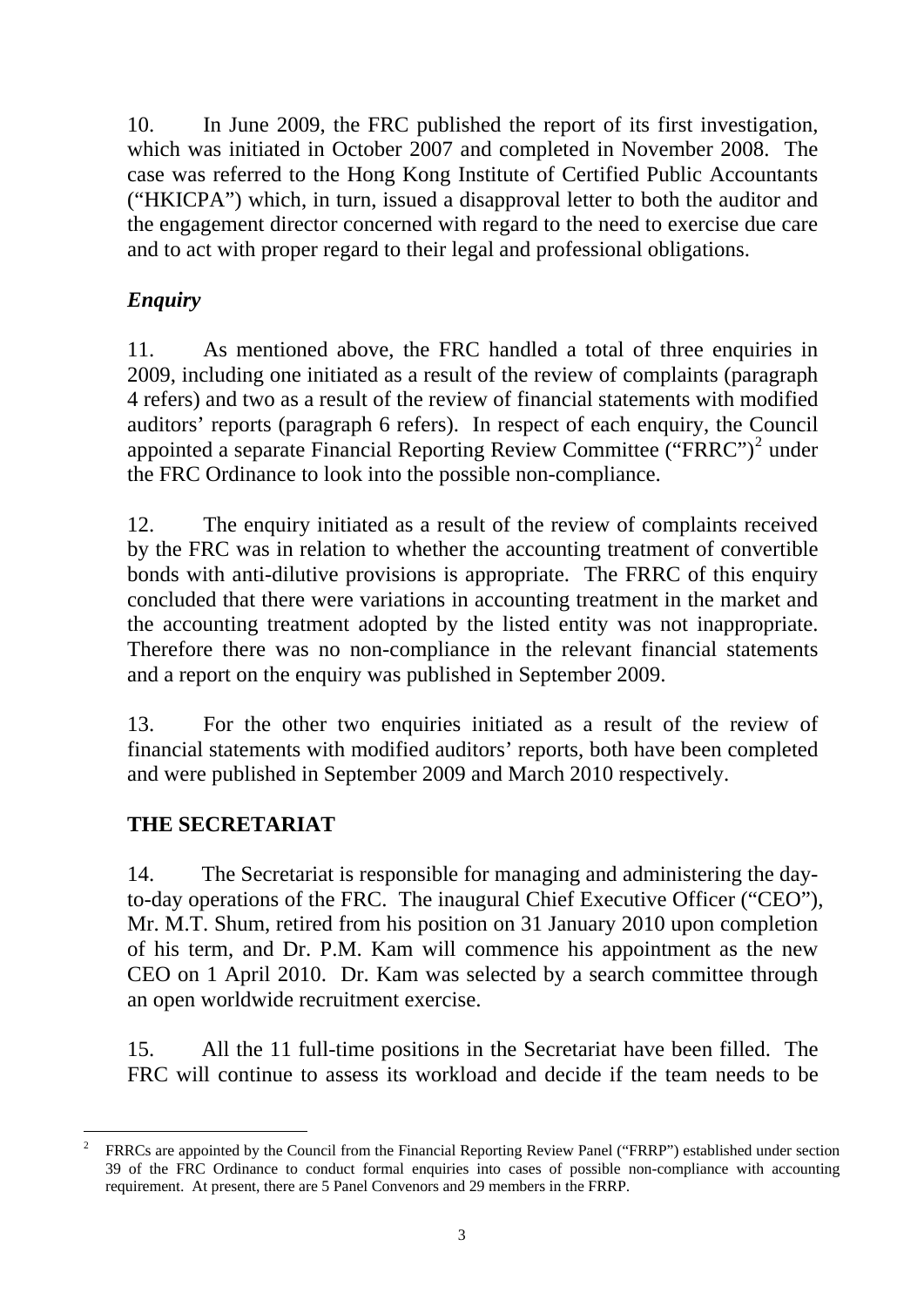strengthened. For any short-term increase in workload, the FRC will resort to short-term measures, such as the hiring of staff on short-term contracts.

## **CROSS BORDER COOPERATION**

16. In addition to establishing good working relationship with local regulators, the FRC also considers it important to strengthen ties with regulators outside Hong Kong, including especially Mainland regulators in view of the number of Mainland companies listed in Hong Kong.

17. The FRC had a number of meetings with the Ministry of Finance (MoF) and other Mainland regulators in the past year to exchange views and discuss cooperation arrangements in respect of mutual assistance in conducting cross-border investigations. The FRC has signed a Memorandum of Understanding with the MoF to set up an investigation cooperation framework with regard to handling of potential auditing irregularities which would enable the FRC to investigate, through the MoF, the relevant matters involving Mainland auditors of Hong Kong listed entities under the proposed new arrangements of accepting Mainland accounting and audit standards and qualified audit services provided to Mainland incorporated companies listed in Hong Kong.

### **PUBLICITY**

18. The FRC publicized its work through updating its website regularly and the distribution of annual reports to stakeholders. Staff of the FRC Secretariat attended seminars, meetings and conferences hosted by local accounting groups and international professional associates and institutions to strengthen its network both locally and overseas, and gave talks at universities to raise the level of public awareness of the role and functions of the FRC. The FRC is also in the process of developing a plan to step up publicity on the work of the FRC.

### **FINANCIAL SITUATION**

19. The FRC is jointly funded by the Companies Registry Trading Fund, the Hong Kong Exchanges and Clearing Limited, the HKICPA, and the Securities and Futures Commission. The four funding parties each contributed an annual amount of HK\$2.5 million as recurrent funding for the first three years of operation, based on pre-establishment estimations of FRC's expenditure.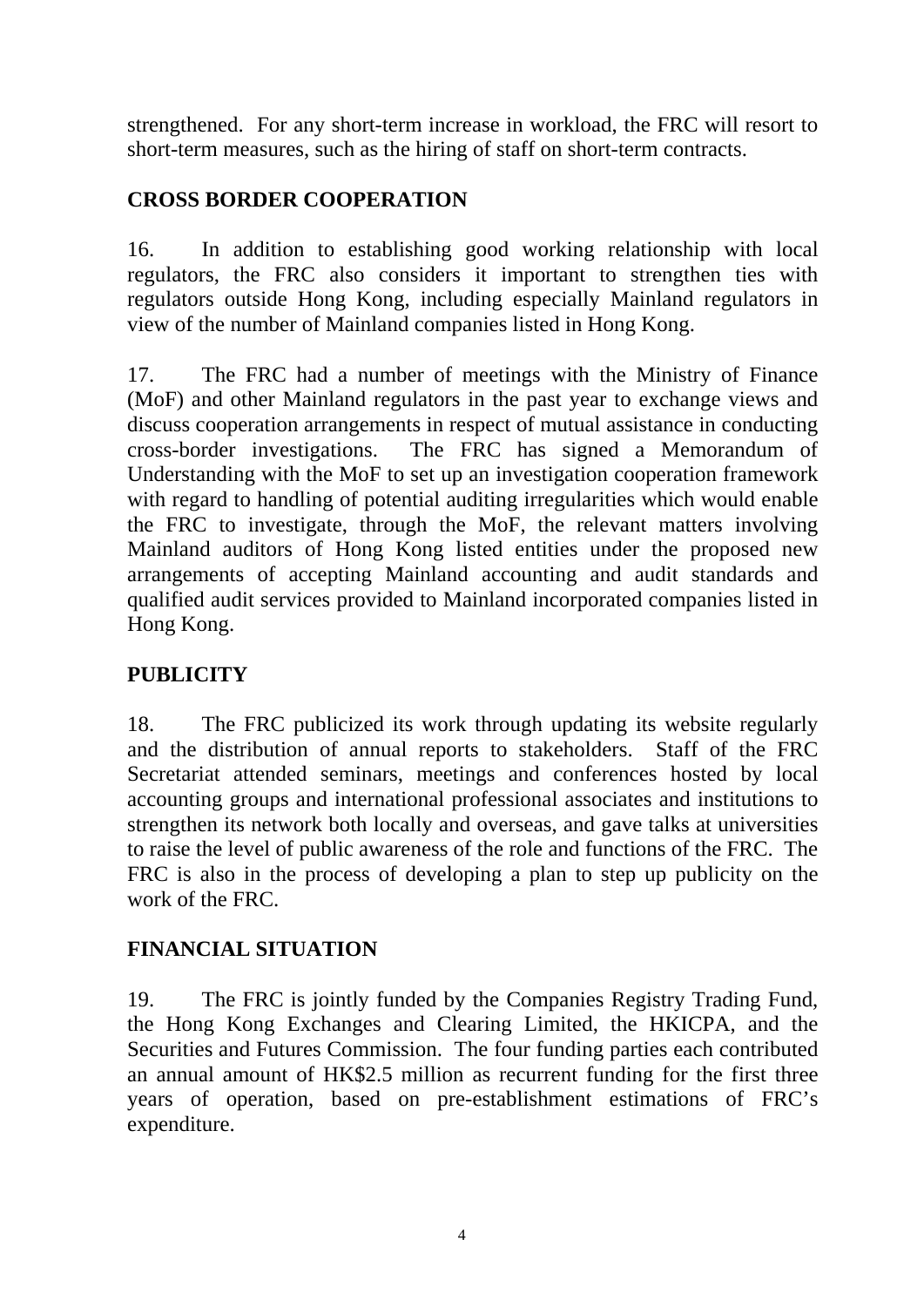20. The combined contribution from the four funding parties has increased to HK\$16 million in 2010, with a 5% upward adjustment annually from 2011 to 2014. The increase has taken into account FRC's assessment of its funding requirements to perform its statutory functions in the light of its operational experience in the past three years.

21. The actual expenditure of FRC in 2009 was HK\$10.1 million and the approved budget of the FRC for 2010 is HK\$14 million which has taken into account the need to strengthen the professional team and an increase in the provision for legal expenses having regard to the number of investigations to be conducted in 2010.

## **CORPORATE GOVERNANCE**

22. The FRC strives to maintain corporate governance of the highest standard. Key areas are highlighted in paragraphs 23 to 32 below.

## *Independence*

23. Members of the FRC are appointed by the Chief Executive. The Council currently comprised 10 members and six of them, including the Chairman, are lay persons, i.e. non-accountants. They are required to observe the provisions of the FRC Ordinance to avoid conflicts of interests in the performance of duties under the Ordinance. They have all actively participated in the work of the FRC through Council meetings and committees. The Council meets once every two months and holds additional meetings as necessary. Committees provide advice to the Council on various matters and meet on a periodic basis and whenever necessary.

### *Financial control*

24. The annual budget of the FRC is approved by the Secretary for Financial Services and the Treasury ("SFST"). The financial statements of the FRC are audited by the Director of Audit. The FRC submits a report on its operation together with a set of financial statements and the report of the Director of Audit on the financial statements (i.e. the Annual Report) to the SFST once a year. The 2009 Annual Report of the FRC will be tabled at the Legislative Council sitting of 14 April 2010.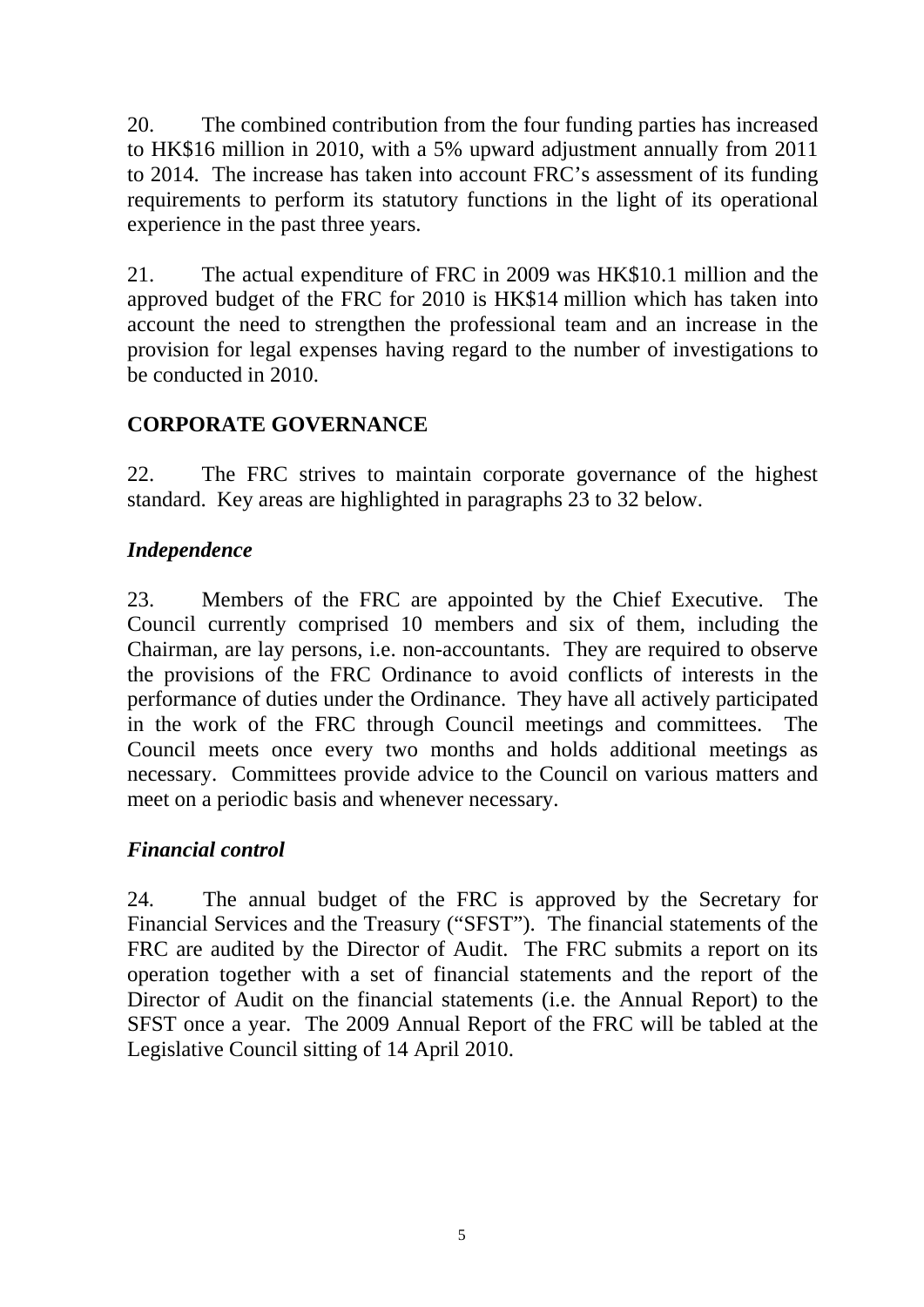### *Internal control*

25. The Chief Executive Officer ("CEO") is the administrative head of the FRC. He leads the administration and operation. The Council provides directions to and oversees the performance of the CEO and the Secretariat.

26. The CEO is supported by the Operation team in the Secretariat. For each operational case, one director takes charge while a different director is assigned to review that case for the purpose of checks and balances and quality assurance. On top of this, the CEO oversees the work of the directors in the Operation team to provide the second level of checks and balances and quality assurance, and the work of the CEO and the directors are all overseen by the Council.

## *Process Review Panel (PRP)*

27. The PRP is an independent panel established on 1 November 2008 to review cases handled by the FRC and consider whether the actions taken by the FRC are fair and consistent with its internal procedures. The PRP comprises five members appointed by the Chief Executive including the FRC Chairman as an ex-officio member. It published its first Annual Report on 26 February 2010 (PRP's 2009 Report) and concluded that the PRP was satisfied that the FRC had handled the cases in accordance with its internal procedures. The PRP had also recommended the FRC to strengthen its internal procedures with respect to informal inquiries. The FRC welcomes and fully accepts the PRP's recommendation.

28. The first review cycle of the PRP covered the 18-month period from July 2007, when the FRC became fully operational, to the end of December 2008. Thereafter, the PRP's review will be undertaken on a calendar year basis.

# *ICAC review*

29. The FRC collaborated with the ICAC on a separate review of internal procedures in 2009. This review focused on corruption prevention and management control. The ICAC concluded that the FRC has in place a sound governance framework for its operations.

30. The ICAC has also put forward recommendations to further strengthen the systems and operations of the FRC. The FRC will strengthen its internal procedures as part of an on-going process to enhance its effectiveness and efficiency.